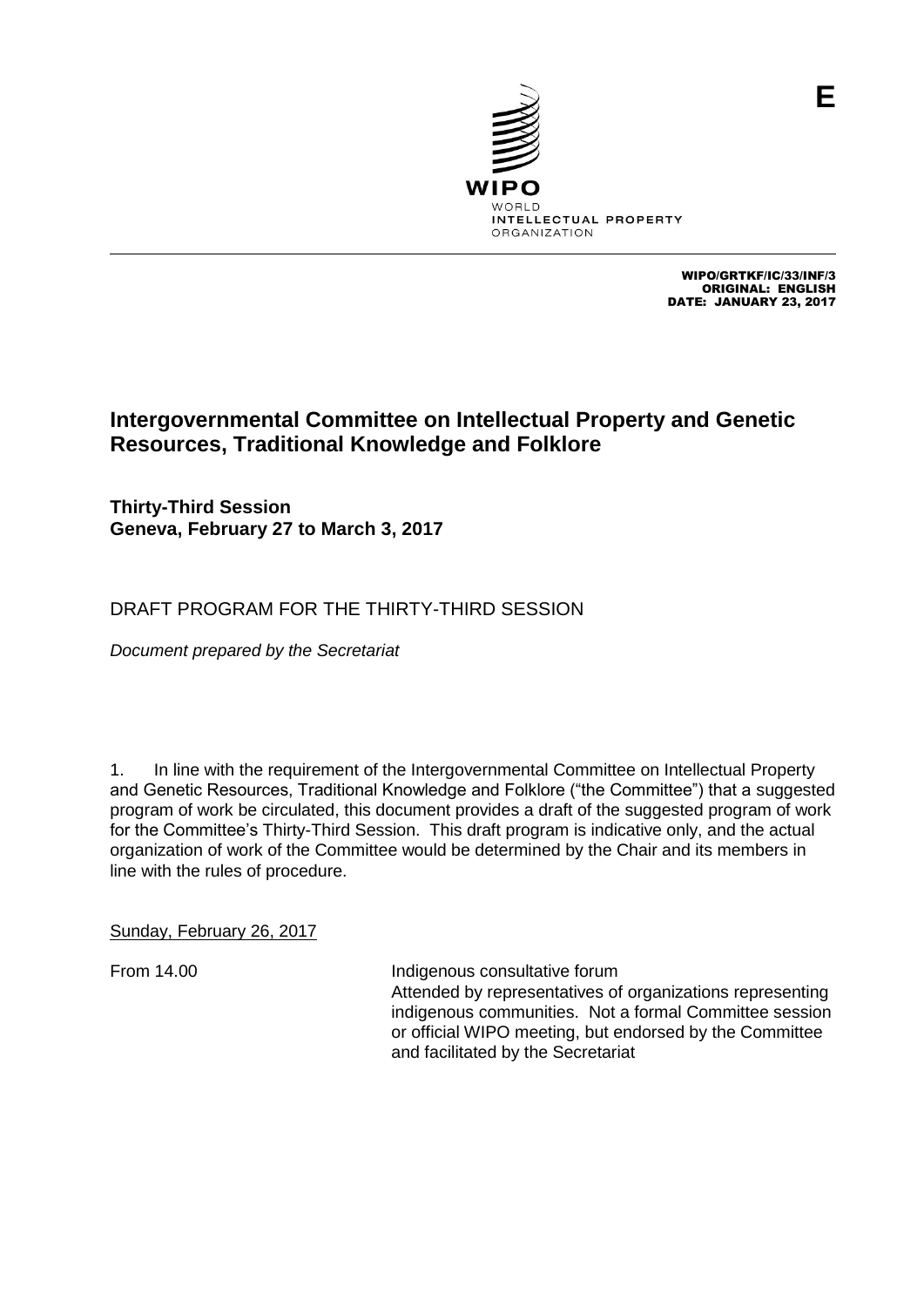#### Monday, February 27, 2017

| $10.00 - 13.00$            | Item 1:    | Opening of the Session                                                                                                                                        |
|----------------------------|------------|---------------------------------------------------------------------------------------------------------------------------------------------------------------|
|                            | Item 2:    | Adoption of the Agenda<br>WIPO/GRTKF/IC/33/1 Prov.<br>WIPO/GRTKF/IC/33/INF/2<br>WIPO/GRTKF/IC/33/INF/3                                                        |
|                            | Item $3:$  | Adoption of the Report of the Thirty-Second<br>Session.<br>WIPO/GRTKF/IC/32/11 Prov. 2                                                                        |
|                            | Item 4:    | <b>Accreditation of Certain Organizations</b><br>WIPO/GRTKF/IC/33/2                                                                                           |
|                            | Item 5:    | Participation of Indigenous and Local<br>Communities<br><b>Voluntary Fund</b><br>WIPO/GRTKF/IC/33/3<br>WIPO/GRTKF/IC/33/INF/4<br>WIPO/GRTKF/IC/33/INF/6       |
|                            |            | Panel of Indigenous and Local Communities<br>Not a formal part of the Committee session, but<br>reported on in the session's report<br>WIPO/GRTKF/IC/33/INF/5 |
|                            | Item 6:    | <b>Traditional Cultural Expressions</b><br>WIPO/GRTKF/IC/33/4<br>WIPO/GRTKF/IC/33/INF/7<br>WIPO/GRTKF/IC/33/INF/8<br>WIPO/GRTKF/IC/33/INF/9                   |
| $15.00 - 18.00$            | Item $6$ : | Traditional Cultural Expressions (continued)                                                                                                                  |
| Tuesday, February 28, 2017 |            |                                                                                                                                                               |
| $10.00 - 13.00$            | Item 6:    | Traditional Cultural Expressions (continued)                                                                                                                  |
| $15.00 - 18.00$            | Item 6:    | Traditional Cultural Expressions (continued)                                                                                                                  |
| Wednesday, March 1, 2017   |            |                                                                                                                                                               |
| $10.00 - 13.00$            | Item 6:    | Traditional Cultural Expressions (continued)                                                                                                                  |
| $15.00 - 18.00$            | Item 6:    | Traditional Cultural Expressions (continued)                                                                                                                  |